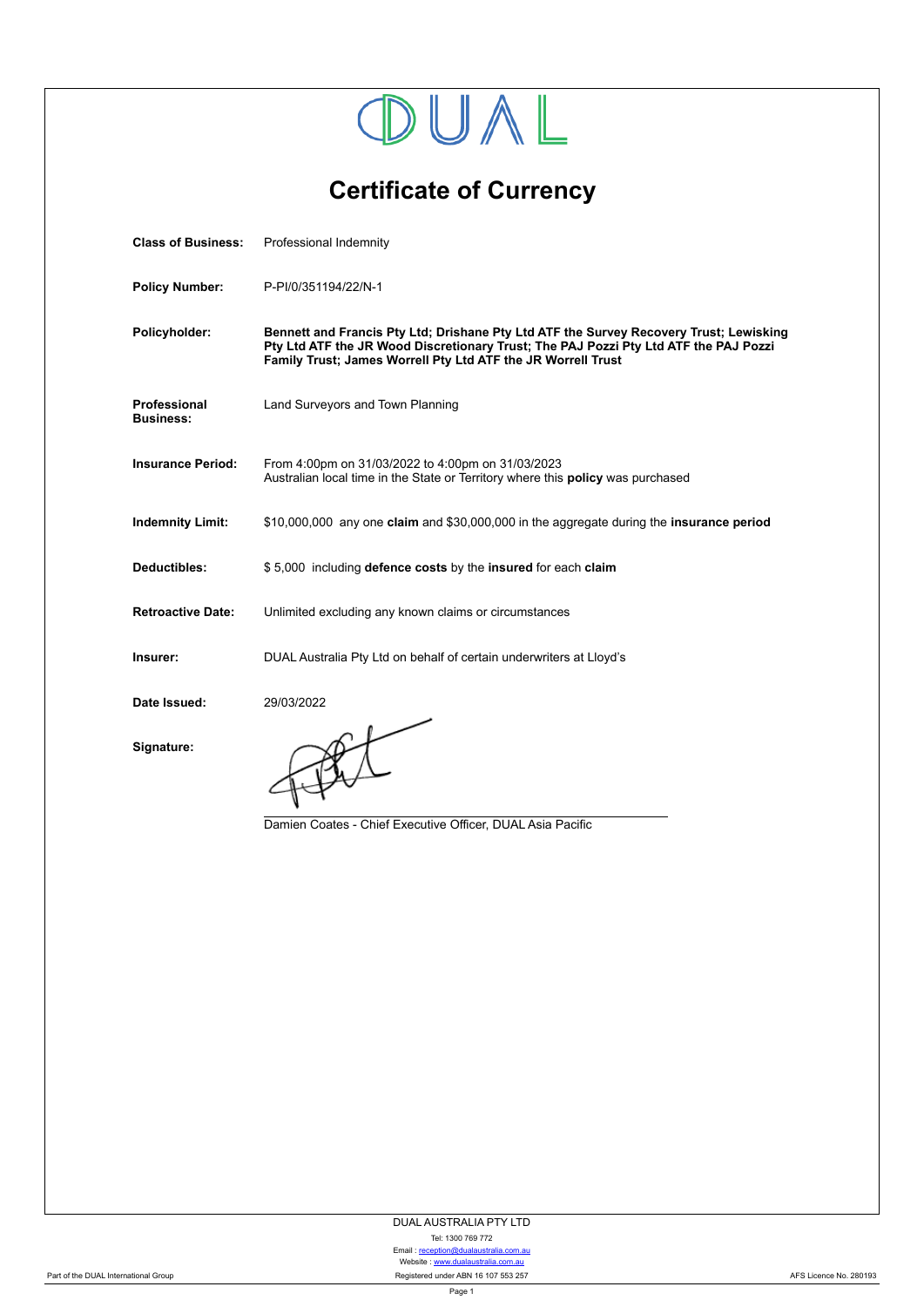

QBE Insurance (Australia)Ltd ustralia) Ltd<br>Head Office<br>Bark Stroot urance (Australia) Ltd<br>Head Office<br>Level5, 2 Park Street<br>Sydnov, NSW, 2000 Sydney NSW 2000 Level 5, 2 Park Street<br>Sydney NSW 2000<br>ABN: 78 003 191 035<br>S Licence No: 230545 Sydney NSW 2000<br>ABN: 78 003 191 035<br>AFS Licence No: 239545



#### **BUSINESS PACK INSURANCE / CERTIFICATE OF CURRENCY Policy Number: 02A431365BPK**

This certificate acknowledges that the policy referred to is in force for the period shown. This certificate acknowledges that the<br>Details of the cover are listed below.

| Period of Insurance:<br><b>Insured Name:</b><br><b>ABN Number</b>                                                                                                                                                                          | 02A431365BPK<br>From 13/10/2021 to 13/10/2022 at 4.00pm<br>BENNETT & FRANCIS P/L & ASSOC COYS<br>49 446 453 598                                                                                                                                                                                                                                                                                                                                         |                                                                                                |                        |
|--------------------------------------------------------------------------------------------------------------------------------------------------------------------------------------------------------------------------------------------|---------------------------------------------------------------------------------------------------------------------------------------------------------------------------------------------------------------------------------------------------------------------------------------------------------------------------------------------------------------------------------------------------------------------------------------------------------|------------------------------------------------------------------------------------------------|------------------------|
| <b>Liability Section</b><br>Location:<br>Type of Business:                                                                                                                                                                                 | 100 IPSWICH RD<br>WOOLLOONGABBA QLD 4102<br>LAND SURVEYING SERVICE                                                                                                                                                                                                                                                                                                                                                                                      | <b>Sum Insured</b><br>Liability: \$20,000,000<br>Property Owner: No<br>Property Damage Excess: | <b>Excess</b><br>\$500 |
| Interested Party:                                                                                                                                                                                                                          | None Noted                                                                                                                                                                                                                                                                                                                                                                                                                                              |                                                                                                |                        |
| Clauses<br>$\bullet$ SFT<br><b>APPLICABLE POLICY WORDING</b><br>Policy QM207-0421 applies.<br>Policy QM208-0521 applies.<br>$\cdot$ B <sub>32</sub><br>Expanded Name of Insured<br>as:<br>Bennett & Francis Pty Ltd<br>JRI Worrell Pty Ltd | When BUSINESS PACK INSURANCE is shown on the Policy Schedule<br>Commercial/Retail/Industrial Policy wording QM485-0721 applies.<br>When TRADES PACK INSURANCE is shown on the Policy Schedule QBE Trade<br>When OFFICE PACK INSURANCE is shown on the Policy Schedule QBE Office<br>The named Insured specified in the Schedule is more fully described<br>Drishane Pty Ltd ATF Survey Recovery Trust<br>James Worrell Pty Ltd ATF The JR Worrell Trust |                                                                                                |                        |
|                                                                                                                                                                                                                                            |                                                                                                                                                                                                                                                                                                                                                                                                                                                         |                                                                                                |                        |
| <b>Issued by:</b><br>Date Issued:                                                                                                                                                                                                          | <b>QBE</b> Australia<br>15. October 2021                                                                                                                                                                                                                                                                                                                                                                                                                |                                                                                                |                        |